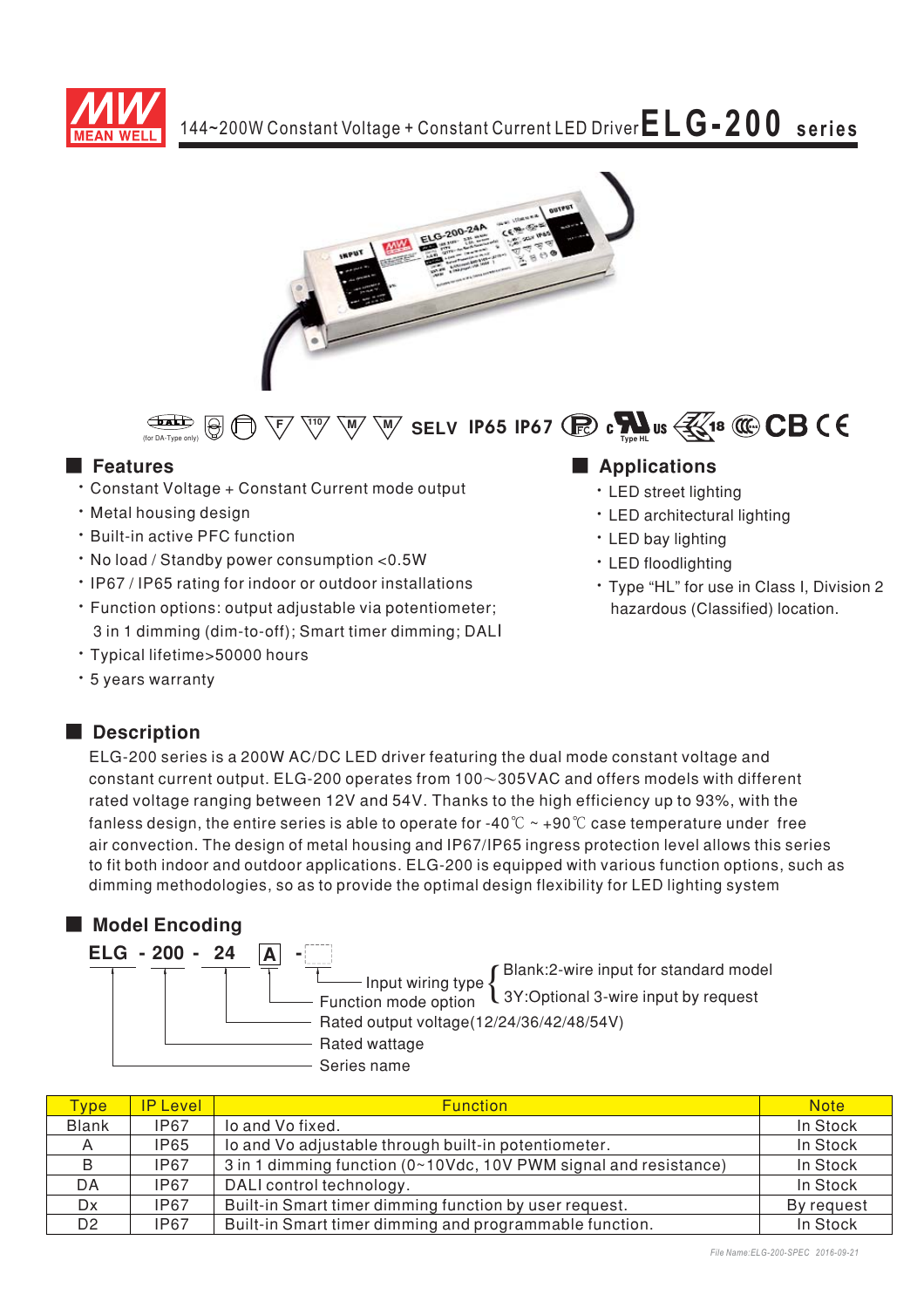

### **SPECIFICATION**

| <b>MODEL</b>       |                                                                                                                                                                                                                                                                                                                                                                                                                                                                                                                                                                                                                                                                                                                                                                                                                                                                                                                                                                                                                                                                                     | ELG-200-12                                                                                                                                                          | ELG-200-24 $\Box$                                           | ELG-200-36 $\Box$                                                                                | ELG-200-42 $\Box$        | ELG-200-48     | $ELG-200-54$   |  |
|--------------------|-------------------------------------------------------------------------------------------------------------------------------------------------------------------------------------------------------------------------------------------------------------------------------------------------------------------------------------------------------------------------------------------------------------------------------------------------------------------------------------------------------------------------------------------------------------------------------------------------------------------------------------------------------------------------------------------------------------------------------------------------------------------------------------------------------------------------------------------------------------------------------------------------------------------------------------------------------------------------------------------------------------------------------------------------------------------------------------|---------------------------------------------------------------------------------------------------------------------------------------------------------------------|-------------------------------------------------------------|--------------------------------------------------------------------------------------------------|--------------------------|----------------|----------------|--|
|                    | <b>DC VOLTAGE</b>                                                                                                                                                                                                                                                                                                                                                                                                                                                                                                                                                                                                                                                                                                                                                                                                                                                                                                                                                                                                                                                                   | 12V                                                                                                                                                                 | <b>24V</b>                                                  | 36 <sub>V</sub>                                                                                  | 42V                      | 48V            | 54V            |  |
|                    | <b>CONSTANT CURRENT REGION Note.2</b> 6 ~ 12V                                                                                                                                                                                                                                                                                                                                                                                                                                                                                                                                                                                                                                                                                                                                                                                                                                                                                                                                                                                                                                       |                                                                                                                                                                     | $12 - 24V$                                                  | $18 - 36V$                                                                                       | $21 - 42V$               | $24 - 48V$     | $27 - 54V$     |  |
|                    | <b>RATED CURRENT</b>                                                                                                                                                                                                                                                                                                                                                                                                                                                                                                                                                                                                                                                                                                                                                                                                                                                                                                                                                                                                                                                                | 16A                                                                                                                                                                 | 8.4A                                                        | 5.55A                                                                                            | 4.76A                    | 4.16A          | 3.72A          |  |
|                    |                                                                                                                                                                                                                                                                                                                                                                                                                                                                                                                                                                                                                                                                                                                                                                                                                                                                                                                                                                                                                                                                                     | 200VAC ~ 305VAC                                                                                                                                                     |                                                             |                                                                                                  |                          |                |                |  |
|                    | <b>RATED POWER</b>                                                                                                                                                                                                                                                                                                                                                                                                                                                                                                                                                                                                                                                                                                                                                                                                                                                                                                                                                                                                                                                                  | 192W                                                                                                                                                                | 201.6W                                                      | 199.8W                                                                                           | 199.9W                   | 199.68W        | 200.88W        |  |
|                    |                                                                                                                                                                                                                                                                                                                                                                                                                                                                                                                                                                                                                                                                                                                                                                                                                                                                                                                                                                                                                                                                                     | 100VAC ~ 180VAC                                                                                                                                                     |                                                             |                                                                                                  |                          |                |                |  |
|                    |                                                                                                                                                                                                                                                                                                                                                                                                                                                                                                                                                                                                                                                                                                                                                                                                                                                                                                                                                                                                                                                                                     | 144W                                                                                                                                                                |                                                             | 149.76W                                                                                          | 149.94W                  |                | 150.12W        |  |
|                    |                                                                                                                                                                                                                                                                                                                                                                                                                                                                                                                                                                                                                                                                                                                                                                                                                                                                                                                                                                                                                                                                                     |                                                                                                                                                                     | 150W                                                        |                                                                                                  |                          | 149.76W        |                |  |
|                    | RIPPLE & NOISE (max.) Note.3 150mVp-p                                                                                                                                                                                                                                                                                                                                                                                                                                                                                                                                                                                                                                                                                                                                                                                                                                                                                                                                                                                                                                               |                                                                                                                                                                     | 200mVp-p                                                    | 250mVp-p                                                                                         | $250mVp-p$               | 250mVp-p       | $350mVp-p$     |  |
|                    | <b>VOLTAGE ADJ. RANGE</b>                                                                                                                                                                                                                                                                                                                                                                                                                                                                                                                                                                                                                                                                                                                                                                                                                                                                                                                                                                                                                                                           |                                                                                                                                                                     | Adjustable for A-Type only (via built-in potentiometer)     |                                                                                                  |                          |                |                |  |
| <b>OUTPUT</b>      |                                                                                                                                                                                                                                                                                                                                                                                                                                                                                                                                                                                                                                                                                                                                                                                                                                                                                                                                                                                                                                                                                     | $11.2 - 12.8V$                                                                                                                                                      | $22.4 - 25.6V$                                              | $33.5 - 38.5V$                                                                                   | $39 - 45V$               | $44.8 - 51.2V$ | $50 - 57V$     |  |
|                    | <b>CURRENT ADJ. RANGE</b>                                                                                                                                                                                                                                                                                                                                                                                                                                                                                                                                                                                                                                                                                                                                                                                                                                                                                                                                                                                                                                                           |                                                                                                                                                                     | Adjustable for A-Type only (via built-in potentiometer)     |                                                                                                  |                          |                |                |  |
|                    |                                                                                                                                                                                                                                                                                                                                                                                                                                                                                                                                                                                                                                                                                                                                                                                                                                                                                                                                                                                                                                                                                     | $8 - 16A$                                                                                                                                                           | $4.2 - 8.4A$                                                | $2.78 - 5.55A$                                                                                   | $2.38 - 4.76A$           | $2.08 - 4.16A$ | $1.86 - 3.72A$ |  |
|                    | <b>VOLTAGE TOLERANCE Note.4</b>                                                                                                                                                                                                                                                                                                                                                                                                                                                                                                                                                                                                                                                                                                                                                                                                                                                                                                                                                                                                                                                     | ±3.0%                                                                                                                                                               | ±2.0%                                                       | ±2.0%                                                                                            | ±2.0%                    | ±2.0%          | ±2.0%          |  |
|                    | <b>LINE REGULATION</b>                                                                                                                                                                                                                                                                                                                                                                                                                                                                                                                                                                                                                                                                                                                                                                                                                                                                                                                                                                                                                                                              | ±0.5%                                                                                                                                                               | ±0.5%                                                       | ±0.5%                                                                                            | ±0.5%                    | ±0.5%          | ±0.5%          |  |
|                    | <b>LOAD REGULATION</b>                                                                                                                                                                                                                                                                                                                                                                                                                                                                                                                                                                                                                                                                                                                                                                                                                                                                                                                                                                                                                                                              | ±2.0%                                                                                                                                                               | ±0.5%                                                       | ±0.5%                                                                                            | ±0.5%                    | ±0.5%          | ±0.5%          |  |
|                    | <b>SETUP, RISE TIME Note.6</b>                                                                                                                                                                                                                                                                                                                                                                                                                                                                                                                                                                                                                                                                                                                                                                                                                                                                                                                                                                                                                                                      |                                                                                                                                                                     | 500ms, 100ms/230VAC, 1000ms, 100ms/115VAC                   |                                                                                                  |                          |                |                |  |
|                    | <b>HOLD UP TIME (Typ.)</b>                                                                                                                                                                                                                                                                                                                                                                                                                                                                                                                                                                                                                                                                                                                                                                                                                                                                                                                                                                                                                                                          | 10ms/230VAC 10ms/115VAC                                                                                                                                             |                                                             |                                                                                                  |                          |                |                |  |
|                    |                                                                                                                                                                                                                                                                                                                                                                                                                                                                                                                                                                                                                                                                                                                                                                                                                                                                                                                                                                                                                                                                                     | $100 - 305$ VAC                                                                                                                                                     | $142 - 431VDC$                                              |                                                                                                  |                          |                |                |  |
|                    | <b>VOLTAGE RANGE</b><br>Note.5                                                                                                                                                                                                                                                                                                                                                                                                                                                                                                                                                                                                                                                                                                                                                                                                                                                                                                                                                                                                                                                      |                                                                                                                                                                     | (Please refer to "STATIC CHARACTERISTIC" section)           |                                                                                                  |                          |                |                |  |
|                    | <b>FREQUENCY RANGE</b>                                                                                                                                                                                                                                                                                                                                                                                                                                                                                                                                                                                                                                                                                                                                                                                                                                                                                                                                                                                                                                                              | $47 \sim 63$ Hz                                                                                                                                                     |                                                             |                                                                                                  |                          |                |                |  |
|                    |                                                                                                                                                                                                                                                                                                                                                                                                                                                                                                                                                                                                                                                                                                                                                                                                                                                                                                                                                                                                                                                                                     |                                                                                                                                                                     |                                                             | PF ≥ 0.97/115VAC, PF ≥ 0.95/230VAC, PF ≥ 0.92/277VAC@full load                                   |                          |                |                |  |
|                    | <b>POWER FACTOR</b>                                                                                                                                                                                                                                                                                                                                                                                                                                                                                                                                                                                                                                                                                                                                                                                                                                                                                                                                                                                                                                                                 |                                                                                                                                                                     |                                                             | (Please refer to "POWER FACTOR (PF) CHARACTERISTIC" section)                                     |                          |                |                |  |
|                    |                                                                                                                                                                                                                                                                                                                                                                                                                                                                                                                                                                                                                                                                                                                                                                                                                                                                                                                                                                                                                                                                                     |                                                                                                                                                                     |                                                             | THD<20%(@load≧50%/115VC,230VAC; @load≧75%/277VAC)                                                |                          |                |                |  |
|                    | <b>TOTAL HARMONIC DISTORTION</b>                                                                                                                                                                                                                                                                                                                                                                                                                                                                                                                                                                                                                                                                                                                                                                                                                                                                                                                                                                                                                                                    |                                                                                                                                                                     |                                                             | (Please refer to "TOTAL HARMONIC DISTORTION(THD)" section)                                       |                          |                |                |  |
| <b>INPUT</b>       | <b>EFFICIENCY (Typ.)</b>                                                                                                                                                                                                                                                                                                                                                                                                                                                                                                                                                                                                                                                                                                                                                                                                                                                                                                                                                                                                                                                            | 90%                                                                                                                                                                 | 92%                                                         | 92%                                                                                              | 92.5%                    | 93%            | 93%            |  |
|                    | <b>AC CURRENT</b>                                                                                                                                                                                                                                                                                                                                                                                                                                                                                                                                                                                                                                                                                                                                                                                                                                                                                                                                                                                                                                                                   | 1.8A / 115VAC                                                                                                                                                       | 1.2A/230VAC                                                 | 1.0A/277VAC                                                                                      |                          |                |                |  |
|                    | <b>INRUSH CURRENT(Typ.)</b>                                                                                                                                                                                                                                                                                                                                                                                                                                                                                                                                                                                                                                                                                                                                                                                                                                                                                                                                                                                                                                                         |                                                                                                                                                                     |                                                             | COLD START 60A(twidth=510 $\mu$ s measured at 50% Ipeak) at 230VAC; Per NEMA 410                 |                          |                |                |  |
|                    | MAX. No. of PSUs on 16A                                                                                                                                                                                                                                                                                                                                                                                                                                                                                                                                                                                                                                                                                                                                                                                                                                                                                                                                                                                                                                                             |                                                                                                                                                                     |                                                             |                                                                                                  |                          |                |                |  |
|                    | <b>CIRCUIT BREAKER</b>                                                                                                                                                                                                                                                                                                                                                                                                                                                                                                                                                                                                                                                                                                                                                                                                                                                                                                                                                                                                                                                              |                                                                                                                                                                     |                                                             | 4 units (circuit breaker of type B) / 6 units (circuit breaker of type C) at 230VAC              |                          |                |                |  |
|                    | <b>LEAKAGE CURRENT</b>                                                                                                                                                                                                                                                                                                                                                                                                                                                                                                                                                                                                                                                                                                                                                                                                                                                                                                                                                                                                                                                              | <0.75mA/277VAC                                                                                                                                                      |                                                             |                                                                                                  |                          |                |                |  |
|                    |                                                                                                                                                                                                                                                                                                                                                                                                                                                                                                                                                                                                                                                                                                                                                                                                                                                                                                                                                                                                                                                                                     |                                                                                                                                                                     | No load power consumption <0.5W for Blank / A / Dx / D-Type |                                                                                                  |                          |                |                |  |
|                    | <b>NO LOAD / STANDBY</b><br><b>POWER CONSUMPTION Note.7</b>                                                                                                                                                                                                                                                                                                                                                                                                                                                                                                                                                                                                                                                                                                                                                                                                                                                                                                                                                                                                                         |                                                                                                                                                                     | Standby power consumption <0.5W for B / DA-Type             |                                                                                                  |                          |                |                |  |
|                    |                                                                                                                                                                                                                                                                                                                                                                                                                                                                                                                                                                                                                                                                                                                                                                                                                                                                                                                                                                                                                                                                                     | $95 - 108%$                                                                                                                                                         |                                                             |                                                                                                  |                          |                |                |  |
|                    | <b>OVER CURRENT</b>                                                                                                                                                                                                                                                                                                                                                                                                                                                                                                                                                                                                                                                                                                                                                                                                                                                                                                                                                                                                                                                                 |                                                                                                                                                                     |                                                             |                                                                                                  |                          |                |                |  |
|                    |                                                                                                                                                                                                                                                                                                                                                                                                                                                                                                                                                                                                                                                                                                                                                                                                                                                                                                                                                                                                                                                                                     | Constant current limiting, recovers automatically after fault condition is removed<br>Hiccup mode, recovers automatically after fault condition is removed          |                                                             |                                                                                                  |                          |                |                |  |
| <b>PROTECTION</b>  | <b>SHORT CIRCUIT</b>                                                                                                                                                                                                                                                                                                                                                                                                                                                                                                                                                                                                                                                                                                                                                                                                                                                                                                                                                                                                                                                                | $13.5 - 18V$                                                                                                                                                        | $27 - 34V$                                                  | $42 - 49V$                                                                                       | $47 - 54V$               | $54 - 63V$     | $60 - 67V$     |  |
|                    | <b>OVER VOLTAGE</b>                                                                                                                                                                                                                                                                                                                                                                                                                                                                                                                                                                                                                                                                                                                                                                                                                                                                                                                                                                                                                                                                 |                                                                                                                                                                     |                                                             |                                                                                                  |                          |                |                |  |
|                    | <b>OVER TEMPERATURE</b>                                                                                                                                                                                                                                                                                                                                                                                                                                                                                                                                                                                                                                                                                                                                                                                                                                                                                                                                                                                                                                                             | Shut down output voltage, re-power on to recover<br>Shut down output voltage, re-power on to recover                                                                |                                                             |                                                                                                  |                          |                |                |  |
|                    |                                                                                                                                                                                                                                                                                                                                                                                                                                                                                                                                                                                                                                                                                                                                                                                                                                                                                                                                                                                                                                                                                     |                                                                                                                                                                     |                                                             | Tcase=-40 $\sim$ +90 $\degree$ C (Please refer to $\degree$ OUTPUT LOAD vs TEMPERATURE" section) |                          |                |                |  |
|                    | <b>WORKING TEMP.</b><br><b>MAX. CASE TEMP.</b>                                                                                                                                                                                                                                                                                                                                                                                                                                                                                                                                                                                                                                                                                                                                                                                                                                                                                                                                                                                                                                      | Tcase=+90 $°C$                                                                                                                                                      |                                                             |                                                                                                  |                          |                |                |  |
|                    |                                                                                                                                                                                                                                                                                                                                                                                                                                                                                                                                                                                                                                                                                                                                                                                                                                                                                                                                                                                                                                                                                     | $20 \sim 95\%$ RH non-condensing                                                                                                                                    |                                                             |                                                                                                  |                          |                |                |  |
|                    | <b>WORKING HUMIDITY</b>                                                                                                                                                                                                                                                                                                                                                                                                                                                                                                                                                                                                                                                                                                                                                                                                                                                                                                                                                                                                                                                             |                                                                                                                                                                     |                                                             |                                                                                                  |                          |                |                |  |
| <b>ENVIRONMENT</b> | <b>STORAGE TEMP., HUMIDITY</b>                                                                                                                                                                                                                                                                                                                                                                                                                                                                                                                                                                                                                                                                                                                                                                                                                                                                                                                                                                                                                                                      | $-40 \sim +90^{\circ}$ C, 10 ~ 95% RH                                                                                                                               |                                                             |                                                                                                  |                          |                |                |  |
|                    | <b>TEMP. COEFFICIENT</b>                                                                                                                                                                                                                                                                                                                                                                                                                                                                                                                                                                                                                                                                                                                                                                                                                                                                                                                                                                                                                                                            | $\pm 0.03\%$ /°C (0 ~ 50°C)                                                                                                                                         |                                                             |                                                                                                  |                          |                |                |  |
|                    | <b>VIBRATION</b>                                                                                                                                                                                                                                                                                                                                                                                                                                                                                                                                                                                                                                                                                                                                                                                                                                                                                                                                                                                                                                                                    |                                                                                                                                                                     |                                                             | 10 ~ 500Hz, 5G 12min./1cycle, period for 72min. each along X, Y, Z axes                          |                          |                |                |  |
|                    | <b>SAFETY STANDARDS</b>                                                                                                                                                                                                                                                                                                                                                                                                                                                                                                                                                                                                                                                                                                                                                                                                                                                                                                                                                                                                                                                             |                                                                                                                                                                     |                                                             | UL8750(type"HL"), CSA C22.2 No. 250.13-12; ENEC EN61347-1, EN61347-2-13 independent, EN62384;    |                          |                |                |  |
|                    |                                                                                                                                                                                                                                                                                                                                                                                                                                                                                                                                                                                                                                                                                                                                                                                                                                                                                                                                                                                                                                                                                     | GB19510.14, GB19510.1; IP65 or IP67 approved                                                                                                                        |                                                             |                                                                                                  |                          |                |                |  |
|                    | <b>DALI STANDARDS</b>                                                                                                                                                                                                                                                                                                                                                                                                                                                                                                                                                                                                                                                                                                                                                                                                                                                                                                                                                                                                                                                               | Compiy with IEC62386-101,102,207 for DA-Type only<br>I/P-O/P:3.75KVAC I/P-FG:2.0KVAC O/P-FG:1.5KVAC                                                                 |                                                             |                                                                                                  |                          |                |                |  |
| <b>SAFETY&amp;</b> | <b>WITHSTAND VOLTAGE</b>                                                                                                                                                                                                                                                                                                                                                                                                                                                                                                                                                                                                                                                                                                                                                                                                                                                                                                                                                                                                                                                            |                                                                                                                                                                     |                                                             |                                                                                                  |                          |                |                |  |
| <b>EMC</b>         | <b>ISOLATION RESISTANCE</b>                                                                                                                                                                                                                                                                                                                                                                                                                                                                                                                                                                                                                                                                                                                                                                                                                                                                                                                                                                                                                                                         |                                                                                                                                                                     |                                                             | I/P-O/P, I/P-FG, O/P-FG:100M Ohms / 500VDC / 25℃/ 70% RH                                         |                          |                |                |  |
|                    | <b>EMC EMISSION</b>                                                                                                                                                                                                                                                                                                                                                                                                                                                                                                                                                                                                                                                                                                                                                                                                                                                                                                                                                                                                                                                                 | Compliance to EN55015,EN61000-3-2 Class C (@load≥50%); EN61000-3-3;GB17625.1,GB17743                                                                                |                                                             |                                                                                                  |                          |                |                |  |
|                    | <b>EMC IMMUNITY</b>                                                                                                                                                                                                                                                                                                                                                                                                                                                                                                                                                                                                                                                                                                                                                                                                                                                                                                                                                                                                                                                                 | Compliance to EN61000-4-2,3,4,5,6,8,11; EN61547, light industry level (surge immunity Line-Earth 6KV, Line-Line 4KV)<br>Telcordia SR-332 (Bellcore); 200.8Khrs min. |                                                             |                                                                                                  |                          |                |                |  |
|                    | <b>MTBF</b>                                                                                                                                                                                                                                                                                                                                                                                                                                                                                                                                                                                                                                                                                                                                                                                                                                                                                                                                                                                                                                                                         | 826.7K hrs min.                                                                                                                                                     |                                                             |                                                                                                  | MIL-HDBK-217F (25 $°C$ ) |                |                |  |
| <b>OTHERS</b>      | <b>DIMENSION</b>                                                                                                                                                                                                                                                                                                                                                                                                                                                                                                                                                                                                                                                                                                                                                                                                                                                                                                                                                                                                                                                                    | 244*71*37.5mm (L*W*H)                                                                                                                                               |                                                             |                                                                                                  |                          |                |                |  |
| <b>NOTE</b>        | 1.05Kg; 12pcs / 13.6Kg / 0.72CUFT<br><b>PACKING</b><br>1. All parameters NOT specially mentioned are measured at 230VAC input, rated current and 25°C of ambient temperature.<br>2. Please refer to "DRIVING METHODS OF LED MODULE".<br>3. Ripple & noise are measured at 20MHz of bandwidth by using a 12" twisted pair-wire terminated with a 0.1uf & 47uf parallel capacitor.<br>4. Tolerance: includes set up tolerance, line regulation and load regulation.<br>5. De-rating may be needed under low input voltages. Please refer to "STATIC CHARACTERISTIC" sections for details.<br>6. Length of set up time is measured at first cold start. Turning ON/OFF the driver may lead to increase of the set up time.<br>7. No load/standby power consumption is specified for 230VAC input.<br>8. The driver is considered as a component that will be operated in combination with final equipment. Since EMC performance will be affected by the<br>complete installation, the final equipment manufacturers must re-qualify EMC Directive on the complete installation again. |                                                                                                                                                                     |                                                             |                                                                                                  |                          |                |                |  |
|                    | 9. This series meets the typical life expectancy of >50,000 hours of operation when Tcase, particularly (tc) point (or TMP, per DLC), is about 70°C or less.<br>10. Please refer to the warranty statement on MEAN WELL's website at http://www.meanwell.com                                                                                                                                                                                                                                                                                                                                                                                                                                                                                                                                                                                                                                                                                                                                                                                                                        |                                                                                                                                                                     |                                                             |                                                                                                  |                          |                |                |  |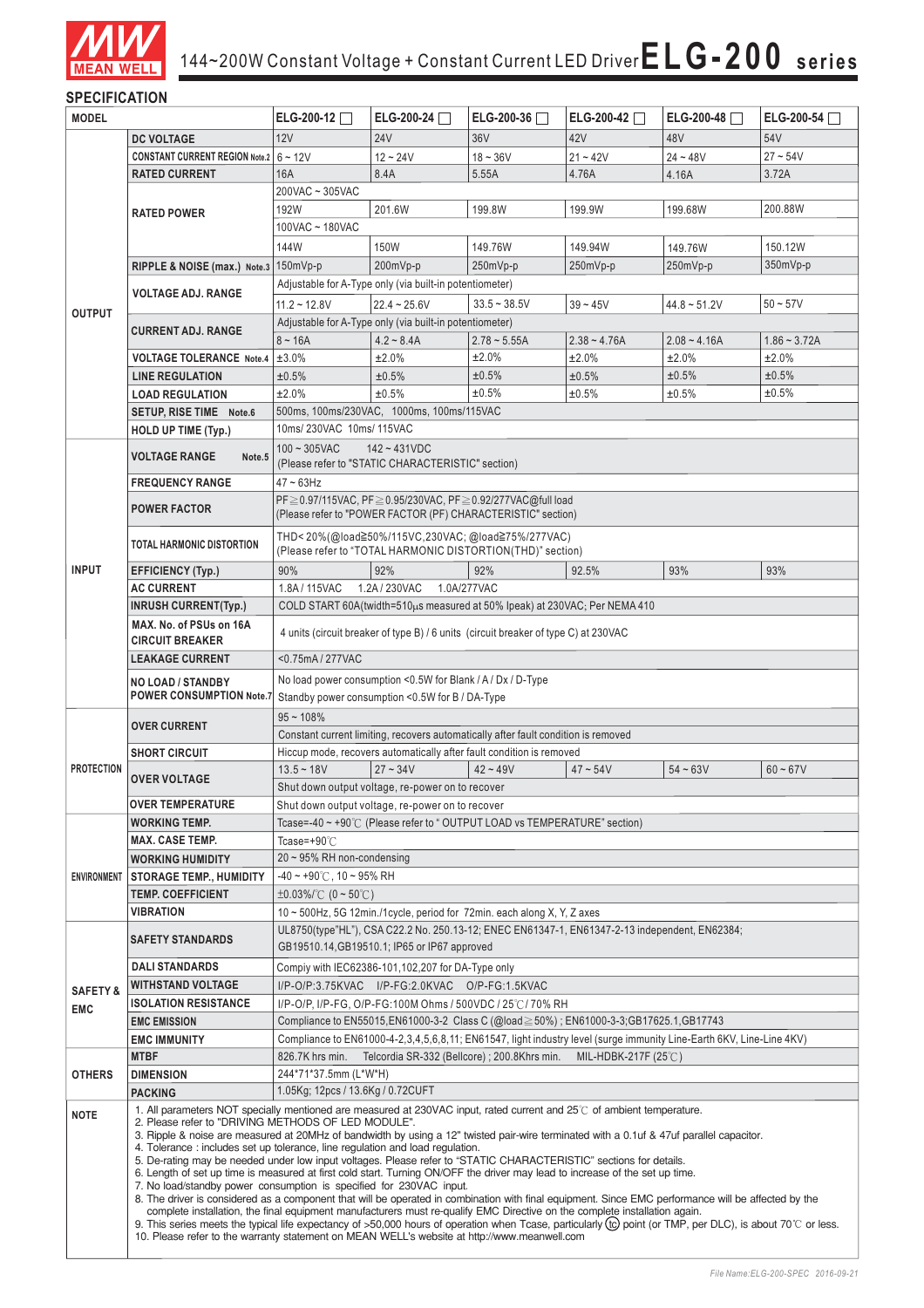



※ This series is able to work in either Constant Current mode (a direct drive way) or Constant Voltage mode (usually through additional DC/DC driver) to drive the LEDs.



Typical output current normalized by rated current (%)

In the constant current region, the highest voltage at the output of the driver depends on the configuration of the end systems.

Should there be any compatibility issues, please contact MEAN WELL.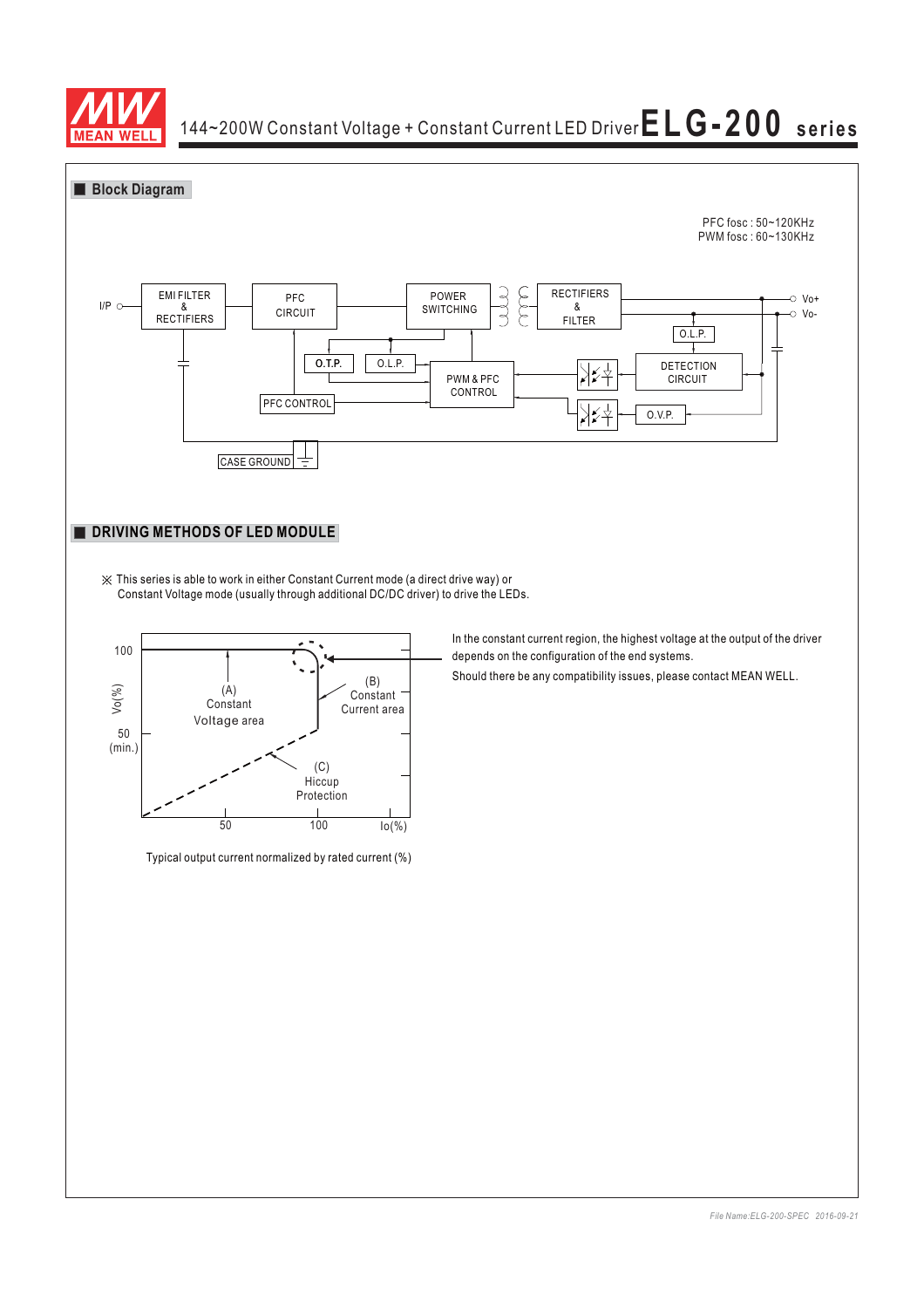

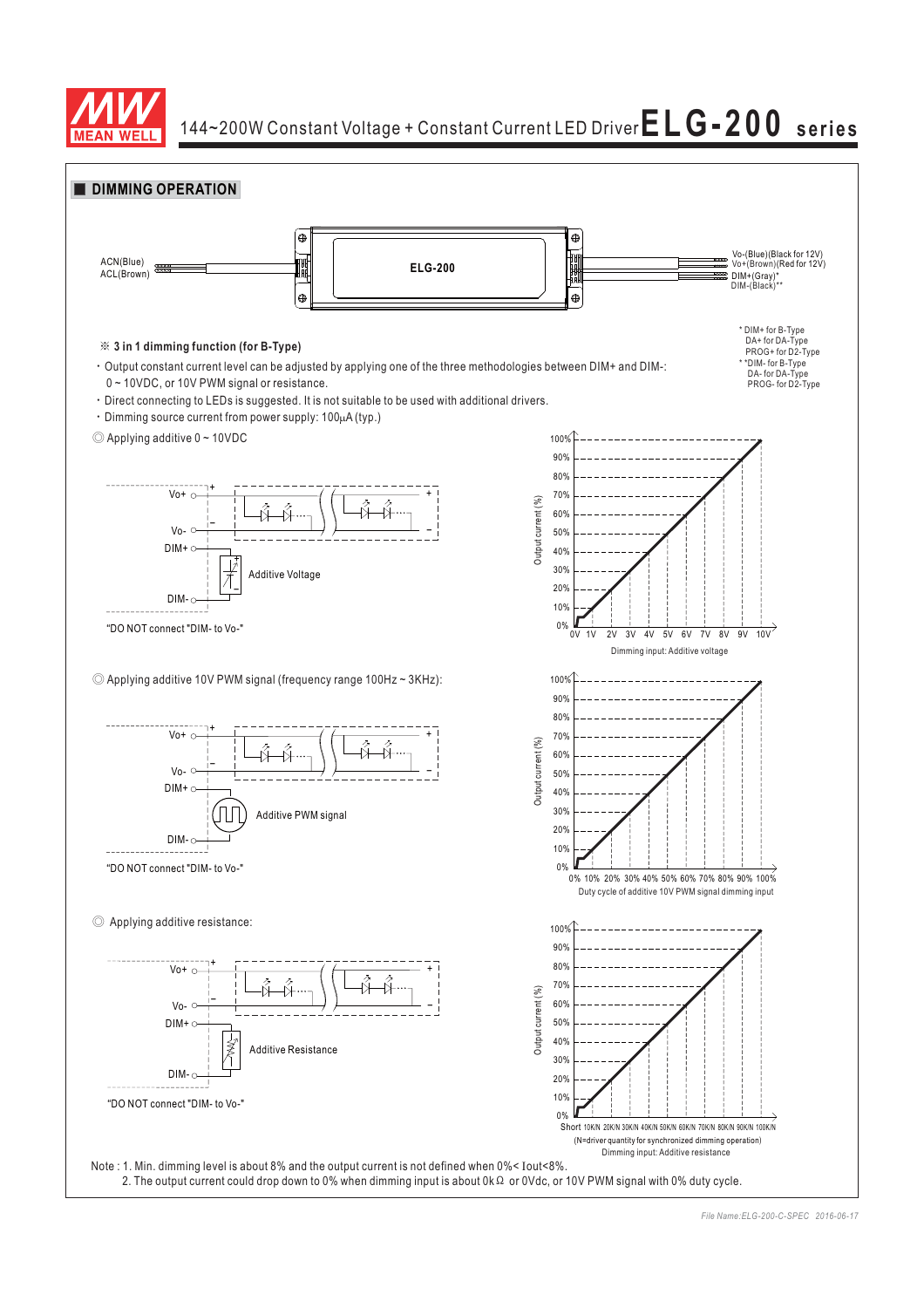

#### ※ **DAL Interface (primary side; for DA-Type) I**

- Apply DALI signal between DA+ and DA-.
- $\cdot$  DALI protocol comprises 16 groups and 64 addresses.
- First step is fixed at 8% of output.

#### ※ **Smart timer dimming function (for Dxx-Type by User definition)**

MEAN WELL Smart timer dimming primarily provides the adaptive proportion dimming profile for the output constant current level to perform up to 14 consecutive hours. 3 dimming profiles hereunder are defined accounting for the most frequently seen applications. If other options may be needed, please contact MEAN WELL for details.

 $Ex:$   $\odot$  D01-Type: the profile recommended for residential lighting



Set up for D01-Type in Smart timer dimming software program:

|         | Τ1    | T2    | T <sub>3</sub> | T4  |
|---------|-------|-------|----------------|-----|
| TIME**  | 06:00 | 07:00 | 11:00          | --- |
| LEVEL** | 100%  | 70%   | 50%            | 70% |

#### Operating Time(HH:MM)

\*\*: TIME matches Operating Time in the diagram whereas LEVEL matches Dimming Level.

Example: If a residential lighting application adopts D01-Type, when turning on the power supply at 6:00pm, for instance:

[1] The power supply will switch to the constant current level at 100% starting from 6:00pm.

[2] The power supply will switch to the constant current level at 70% in turn, starting from 0:00am, which is 06:00 after the power supply turns on.

[3] The power supply will switch to the constant current level at 50% in turn, starting from 1:00am, which is 07:00 after the power supply turns on.

[4] The power supply will switch to the constant current level at 70% in turn, starting from 5:00am, which is 11:00 after the power supply turns on. The constant current level remains till 8:00am, which is 14:00 after the power supply turns on.

Ex:  $\odot$  D02-Type: the profile recommended for street lighting



Set up for D02-Type in Smart timer dimming software program:

|         | Τ1    | Т2    | T3   | T <sub>4</sub> | T5    |
|---------|-------|-------|------|----------------|-------|
| TIME**  | 01:00 | 03:00 | 8:00 | 11:00          | $---$ |
| LEVEL** | 50%   | 80%   | 100% | 60%            | 80%   |

Operating Time(HH:MM)

- \*\*: TIME matches Operating Time in the diagram whereas LEVEL matches Dimming Level.
- Example: If a street lighting application adopts D02-Type, when turning on the power supply at 5:00pm, for instance:
- [1] The power supply will switch to the constant current level at 50% starting from 5:00pm.
- [2] The power supply will switch to the constant current level at 80% in turn, starting from 6:00pm, which is 01:00 after the power supply turns on.
- [3] The power supply will switch to the constant current level at 100% in turn, starting from 8:00pm, which is 03:00 after the power supply turns on.
- [4] The power supply will switch to the constant current level at 60% in turn, starting from 1:00am, which is 08:00 after the power supply turns on.
- [5] The power supply will switch to the constant current level at 80% in turn, starting from 4:00am, which is 11:00 after the power supply turns on. The constant current level remains till 6:30am, which is 14:00 after the power supply turns on.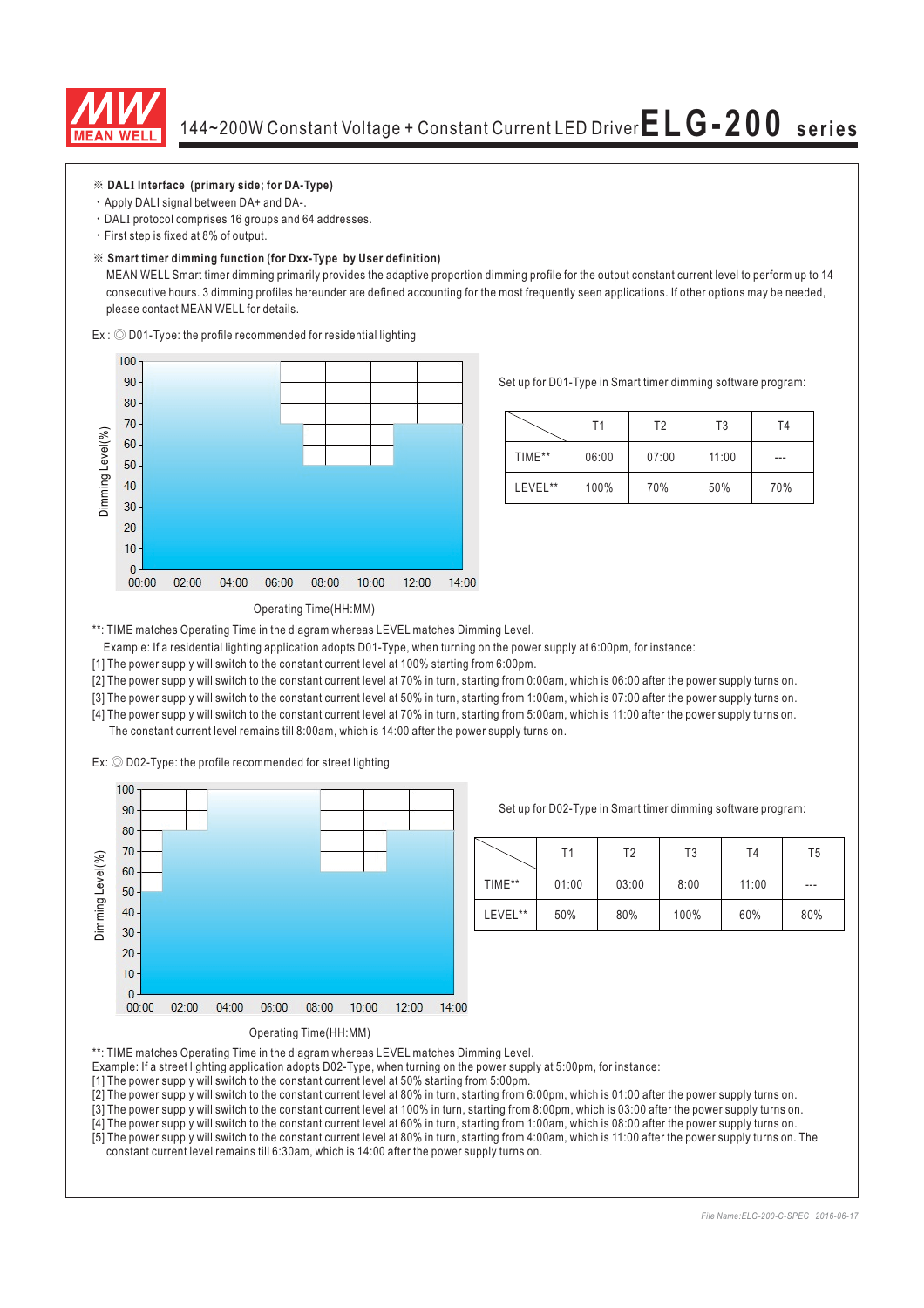



Set up for D03-Type in Smart timer dimming software program:

|         | Τ1    | T <sub>2</sub> | T <sub>3</sub> |  |
|---------|-------|----------------|----------------|--|
| TIME**  | 01:30 | 11:00          |                |  |
| LEVEL** | 70%   | 100%           | 70%            |  |

\*\*: TIME matches Operating Time in the diagram whereas LEVEL matches Dimming Level.

Example: If a tunnel lighting application adopts D03-Type, when turning on the power supply at 4:30pm, for instance:

[1] The power supply will switch to the constant current level at 70% starting from 4:30pm.

[2] The power supply will switch to the constant current level at 100% in turn, starting from 6:00pm, which is 01:30 after the power supply turns on.

[3] The power supply will switch to the constant current level at 70% in turn, starting from 5:00am, which is 11:00 after the power supply turns on.<br>The constant current level remains till 6:30am, which is 14:00 after the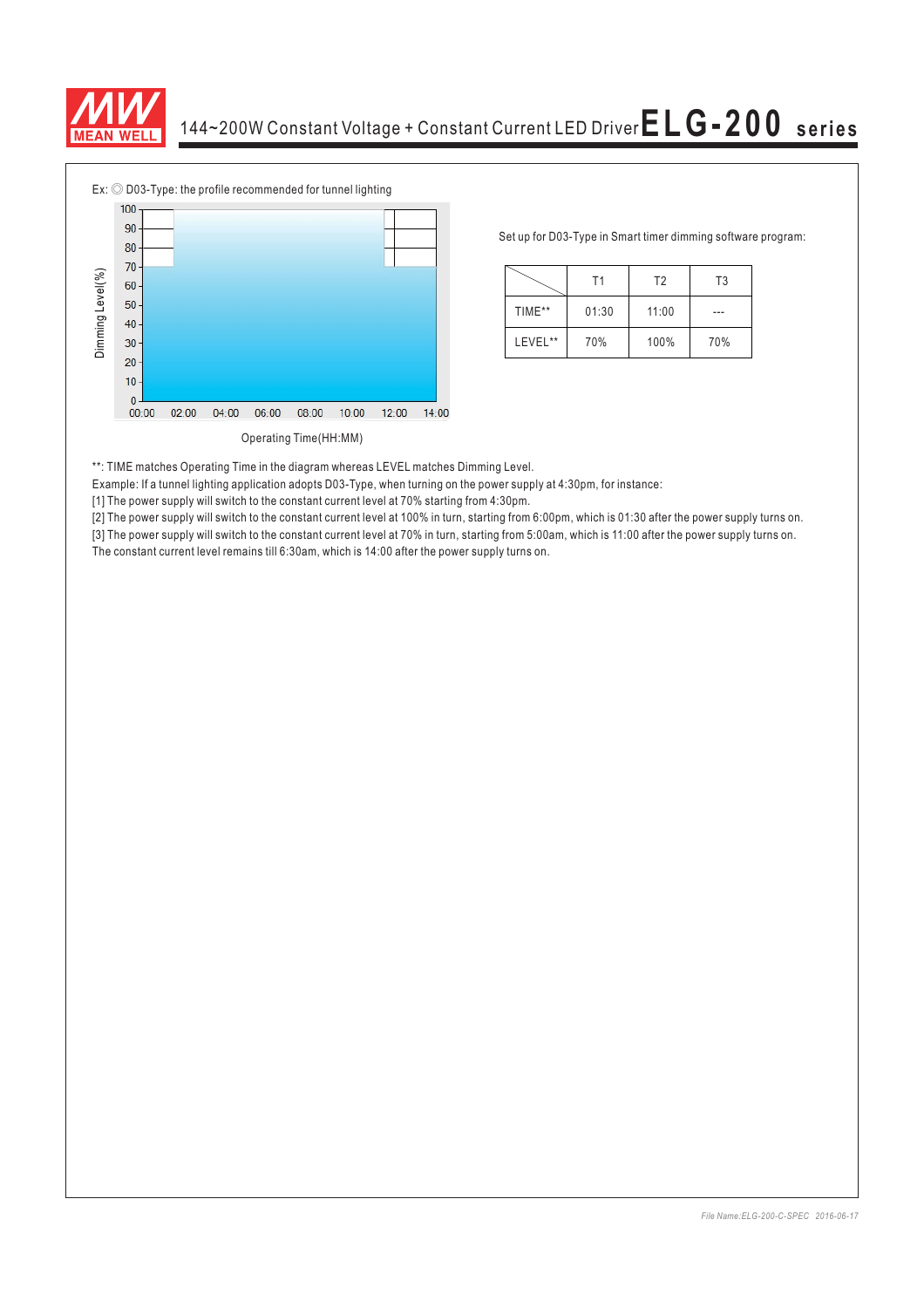

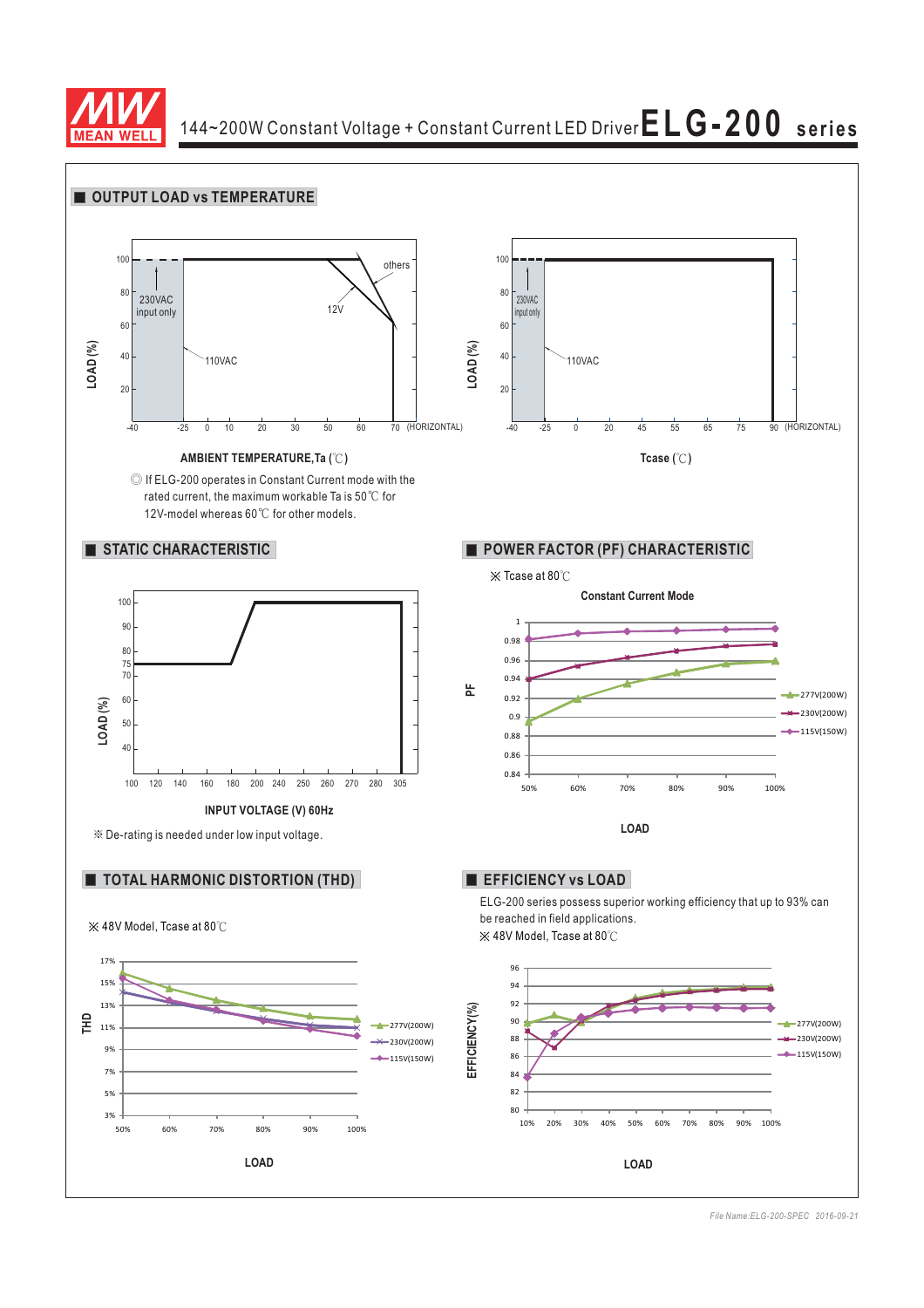



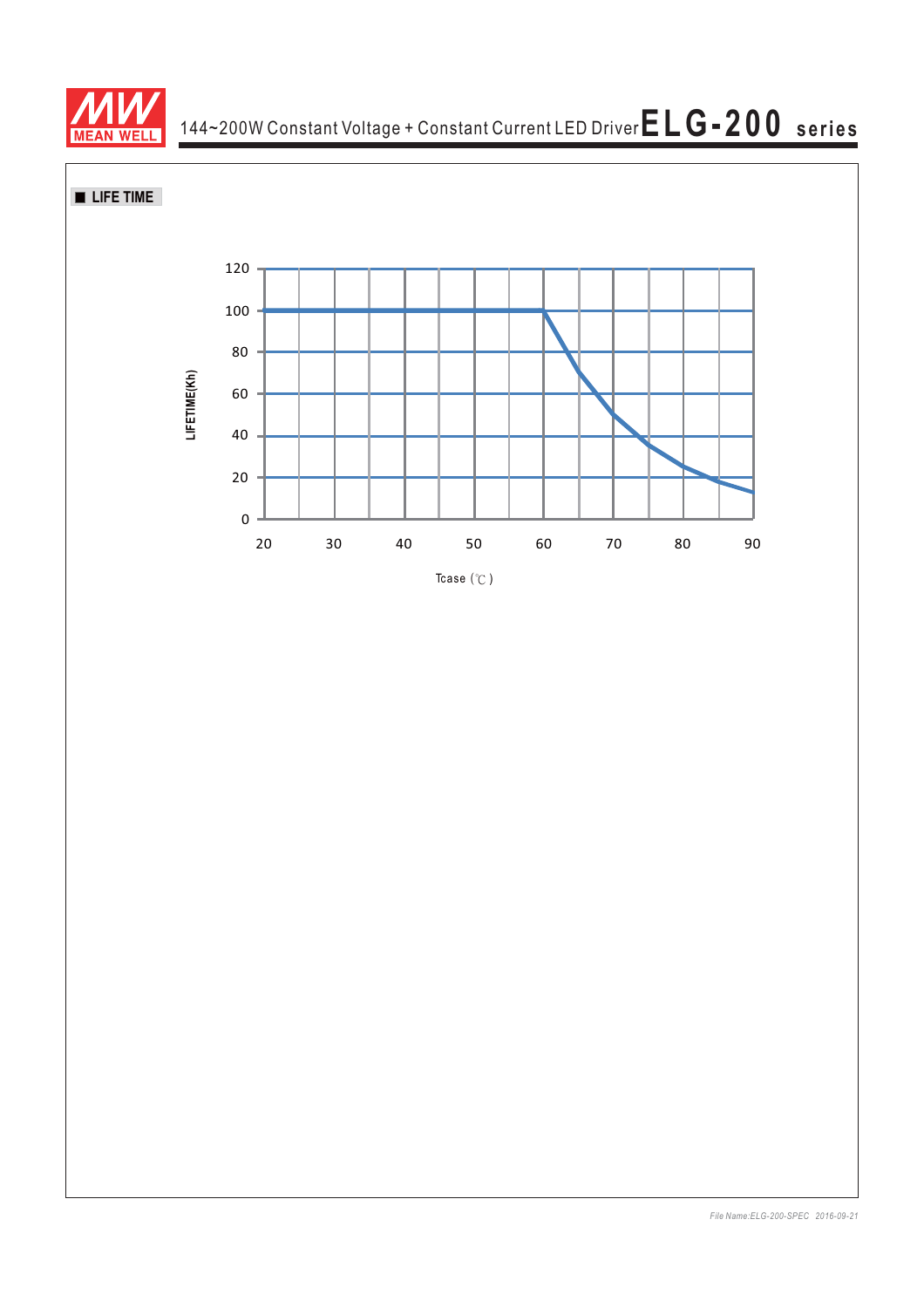

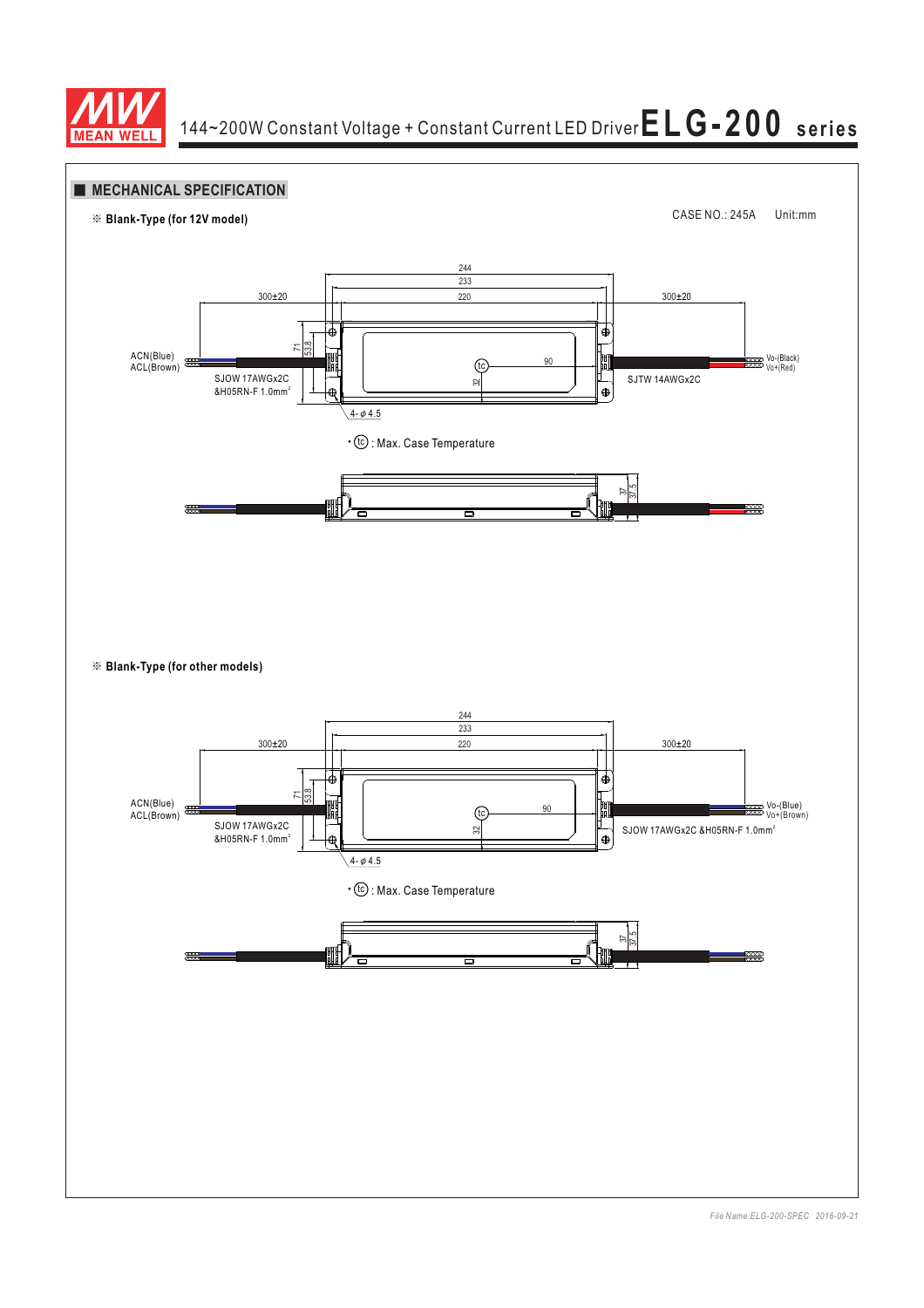